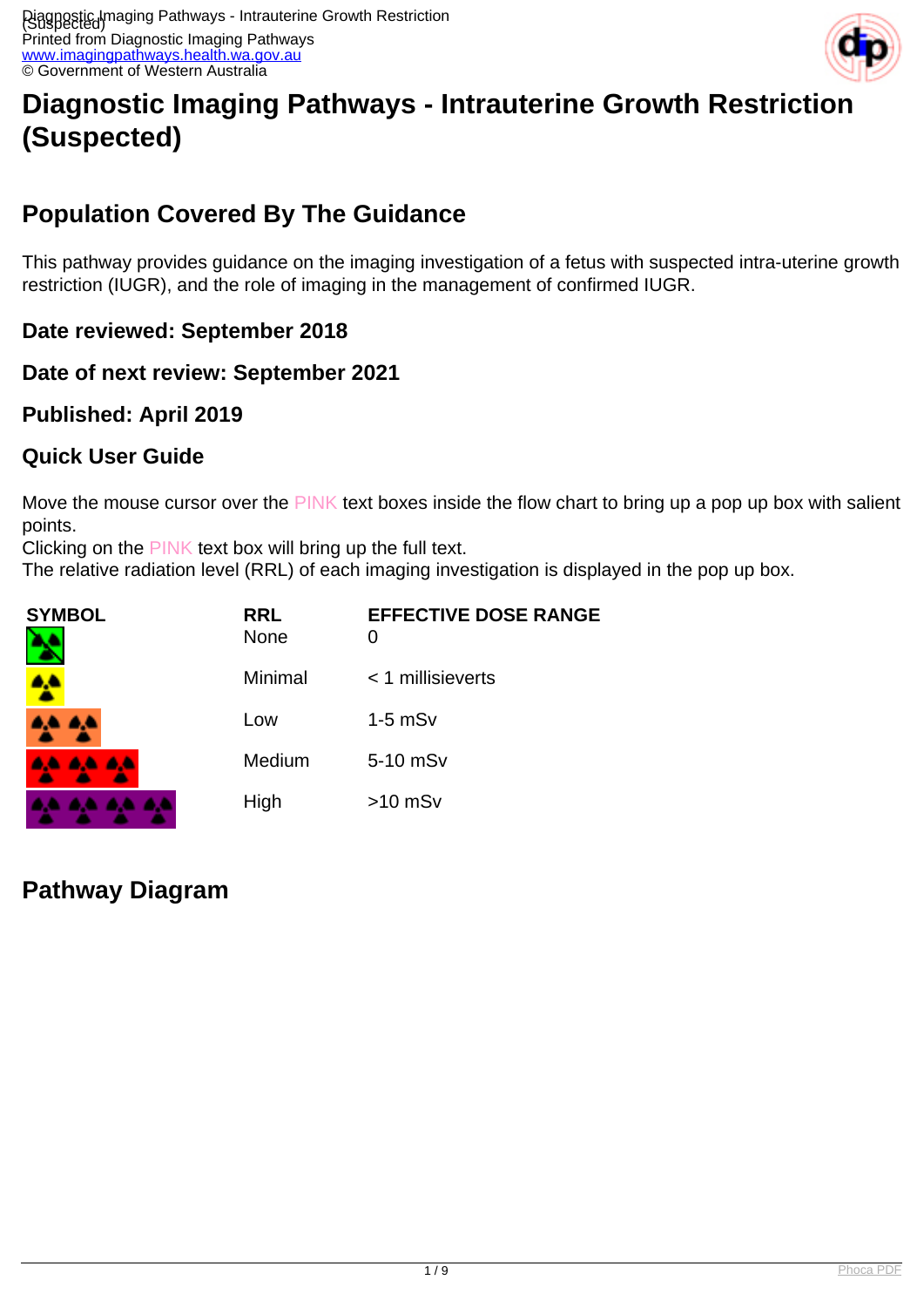

### **Image Gallery**





### **1a Intrauterine Growth Restriction**

Image 1a,b,c (Ultrasound, 33 weeks gestation): The fetus is in a cephalic presentation. The placenta is situated on the posterior uterine wall, clear of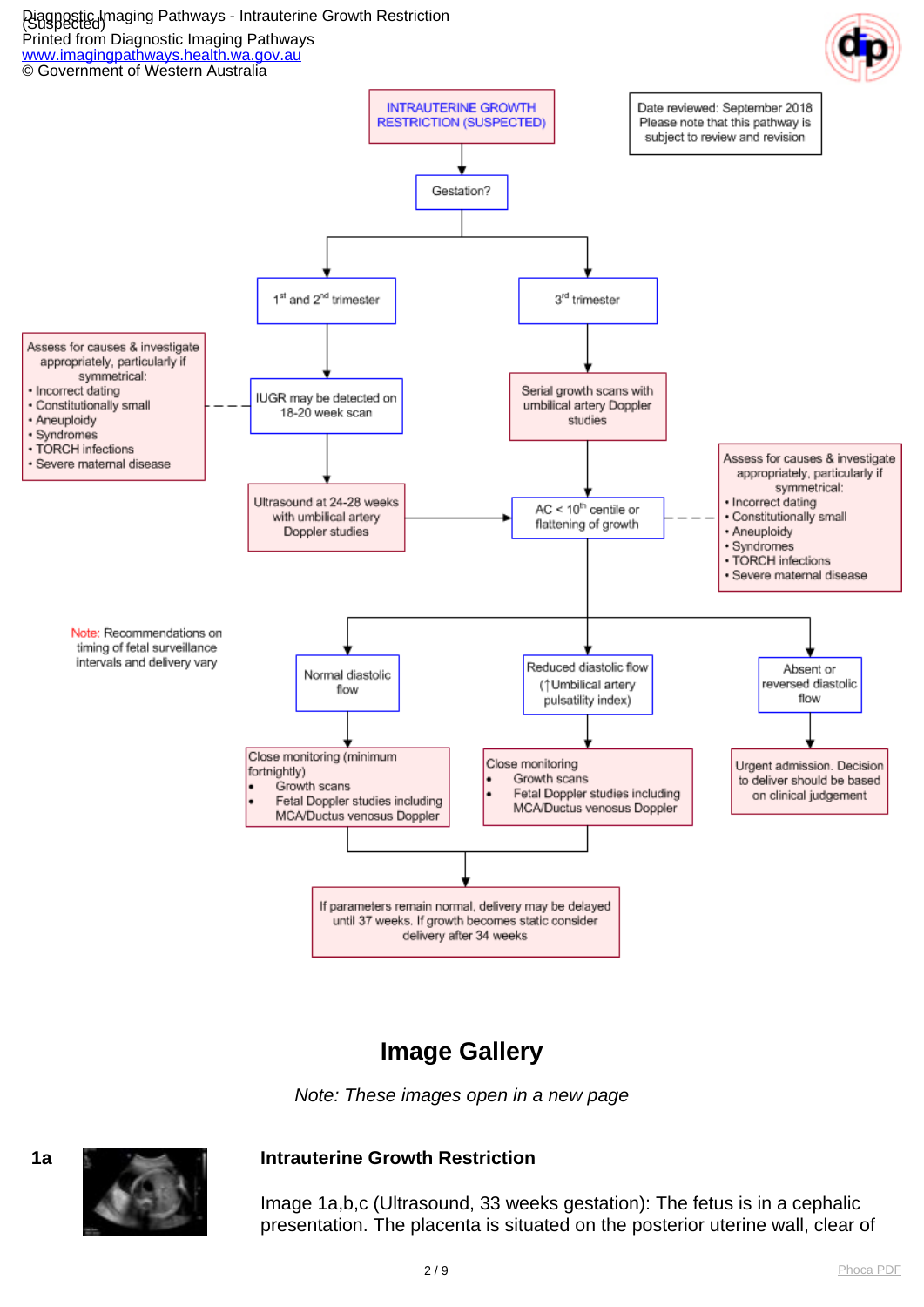Piagnostic Imaging Pathways - Intrauterine Growth Restriction Printed from Diagnostic Imaging Pathways [www.imagingpathways.health.wa.gov.au](http://www.imagingpathways.health.wa.gov.au/) © Government of Western Australia





Abdominal circumference 266mm, Femur length 58mm. Estimated fetal weight 1625g +/- 237g. Amniotic fluid volume is normal (Amniotic Fluid Index  $= 12$ cm).

the cervix.

On Doppler imaging, there is reverse end diastolic flow in all sections of the umbilical artery evaluated.

Measurements: Biparietal diameter 78mm, Head circumference 283mm,

**1d Image 1d** (Fetal Biometry Chart, 33 weeks gestation): The above measurements are all below the 3rd percentile.

## **Teaching Points**

- Small for gestational age (SGA) is defined as an estimated fetal weight (EFW) on a customised growth chart less than the 10th centile for gestation. Most SGA fetuses are small but healthy, however a proportion will be considered to have intrauterine growth restriction (IUGR). IUGR occurs when the fetus fails to reach its genetic growth potential due to a pathological reason or an event in utero causing placental dysfunction
	- The abdominal circumference is usually the first measurement to become reduced. A growth restricted fetus may have a discrepancy between head and abdominal circumference but may not meet the criteria for SGA
- Several risk factors for IUGR have been identified, and screening with growth scans at 24-28 weeks may be considered in high-risk pregnancies
- Fundal symphysis height (FSH) should be measured and plotted regularly in all pregnancies from 24 weeks. Ultrasound examination is required to confirm SGA/IUGR suspected from abnormal measurements. If FSH is unreliable, e.g. due to obesity or large fibroids, then serial growth ultrasounds are recommended for monitoring
- Conventional and Doppler ultrasonography are used to assess fetal wellbeing in conjunction with clinical examination. Depending on gestation cardiotocography (CTG) monitoring may also be used
- Recommendations on timing of fetal surveillance intervals and delivery vary
- Delivery is indicated when risk of fetal death or morbidity is greater than the risk of prematurity

## **Intrauterine Growth Restriction (IUGR)**

- A small for gestational age (SGA) fetus refers to a fetus with an estimated fetal weight or abdominal circumference below the [1](index.php?option=com_content&view=article&id=173&tab=references#1)0th percentile. 1 50-70% of SGA fetuses are constitutionally small but healthy, with fetal growth appropriate for maternal size and ethnicity. [2](index.php?option=com_content&view=article&id=173&tab=references#2) A proportion of SGA fetuses will have IUGR, although these may be difficult to differentiate. IUGR occurs where a pathological process has inhibited pre-programmed genetic growth potential, however this can be more difficult to define in practice and many different definitions exist in the literature [3](index.php?option=com_content&view=article&id=173&tab=references#3)
	- The use of customised growth charts to define SGA have shown promise in better

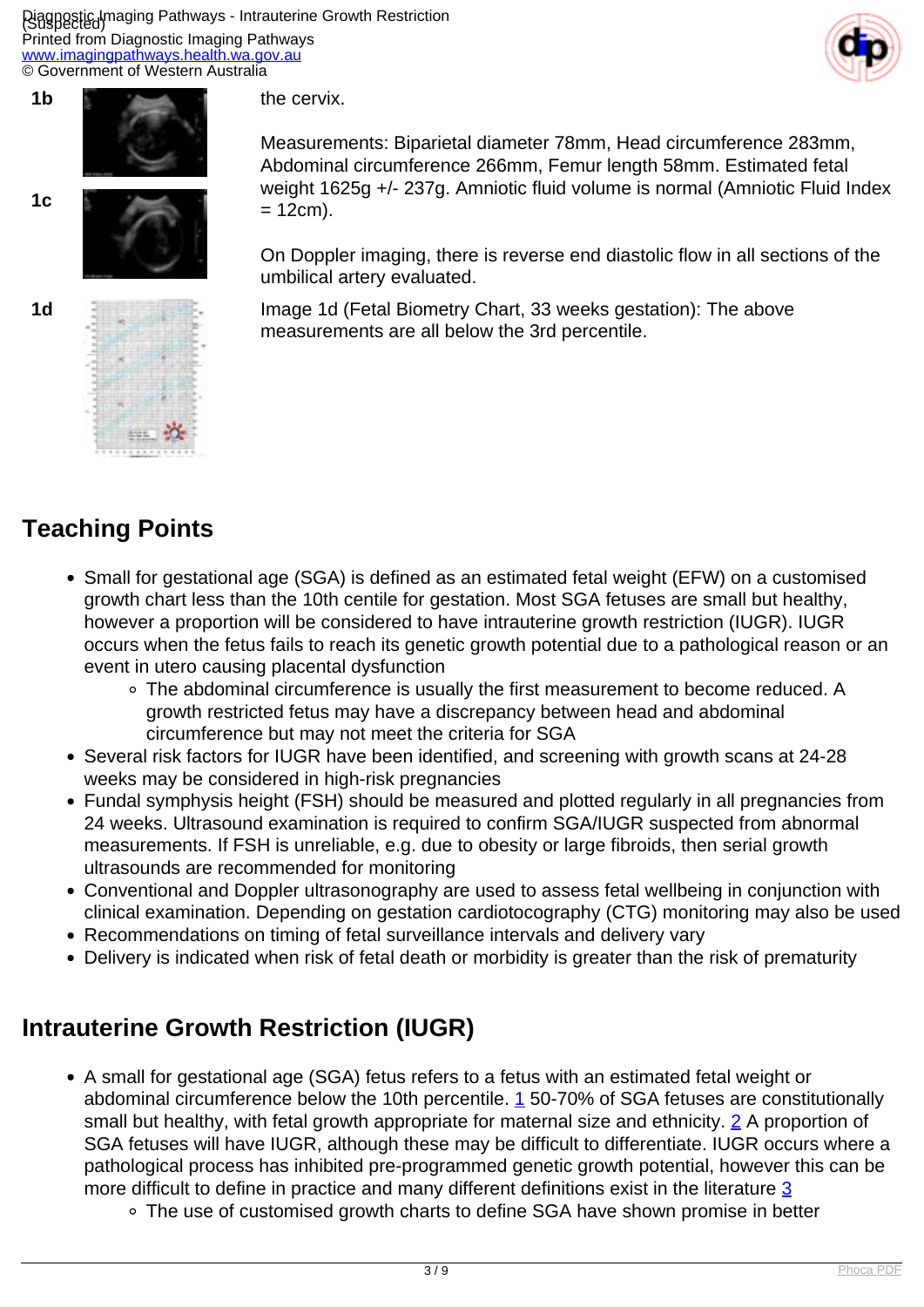

prediction of perinatal outcomes,  $4.5$  however there is a lack of direct comparative evidence [6](index.php?option=com_content&view=article&id=173&tab=references#6)

- SGA and IUGR are associated with adverse fetal outcomes including acidosis, stillbirth, oligohydramnios, low birth weight, and adverse events during labour including fetal distress [7-9](index.php?option=com_content&view=article&id=173&tab=references#7)
- IUGR is often suspected by poor maternal weight gain or when fundal height is less than expected for gestational age. Very early IUGR may also be detected during a routine 18-20 week anatomical ultrasound scan
- Confirmation of accurate gestational age is the first step when IUGR is suspected. A dating ultrasound in the first trimester is the most accurate way to determine gestational age. [10](index.php?option=com_content&view=article&id=173&tab=references#10) However, if the earliest ultrasound was between 13 and 24 weeks, the ultrasound EDD should be used instead of the last menstrual period (LMP) if LMP is irregular or uncertain [11](index.php?option=com_content&view=article&id=173&tab=references#11)
- Current evidence has not demonstrated benefit from routine ultrasound screening for IUGR, [12,13](index.php?option=com_content&view=article&id=173&tab=references#12) however women with strong risk factors for IUGR may warrant increased surveillance with serial growth ultrasounds and Doppler studies [14-16](index.php?option=com_content&view=article&id=173&tab=references#14)
- Risk factors for IUGR include:
	- Maternal factors and medical history:
		- $\blacksquare$  Maternal age >40 [17](index.php?option=com_content&view=article&id=173&tab=references#17)
		- **Constitutionally small mother**
		- Maternal [18](index.php?option=com_content&view=article&id=173&tab=references#18) or paternal SGA [19,20](index.php?option=com_content&view=article&id=173&tab=references#19)
		- Smoking  $>11$ /day [21](index.php?option=com_content&view=article&id=173&tab=references#21)
		- Cocaine use [22](index.php?option=com_content&view=article&id=173&tab=references#22)
		- Maternal disease including: diabetes, [23](index.php?option=com_content&view=article&id=173&tab=references#23) vascular disease, [23](index.php?option=com_content&view=article&id=173&tab=references#23) chronic hypertension, [24](index.php?option=com_content&view=article&id=173&tab=references#24) renal disease [25](index.php?option=com_content&view=article&id=173&tab=references#25)
		- Antiphospholipid syndrome [26](index.php?option=com_content&view=article&id=173&tab=references#26)
	- Previous pregnancy history
		- **Previous stillbirth [27](index.php?option=com_content&view=article&id=173&tab=references#27)**
		- Previous birth of SGA baby [27](index.php?option=com_content&view=article&id=173&tab=references#27)
	- Current pregnancy complications
		- Pre-eclampsia [27](index.php?option=com_content&view=article&id=173&tab=references#27)
		- Severe pregnancy induced hypertension [24](index.php?option=com_content&view=article&id=173&tab=references#24)
		- Low maternal weight gain [28](index.php?option=com_content&view=article&id=173&tab=references#28)
		- $\blacksquare$  Heavy bleeding (threatened miscarriage),  $29$  unexplained antepartum haemorrhage
		- Echogenic fetal bowel [30](index.php?option=com_content&view=article&id=173&tab=references#30)
- IUGR may also be caused by fetal conditions. Further investigation should be considered,
- especially in the absence of another identifiable cause in the history and in very early onset SGA

## **References**

### **Date of literature search: August-September 2018**

The search methodology is available on request. **[Email](index.php/contact-us)** 

References are graded from Level I to V according to the Oxford Centre for Evidence-Based Medicine, Levels of Evidence. [Download the document](http://www.cebm.net/wp-content/uploads/2014/06/CEBM-Levels-of-Evidence-2.1.pdf)

1. Blue NR, Beddow ME, Savabi M, Katukuri VR, Mozurkewich EL, Chao CR. **A comparison of methods for the diagnosis of fetal growth restriction between the Royal College of Obstetricians and Gynaecologists and the American College of Obstetricians and Gynecologists.** Obstet Gynecol. 2018;131(5):835-41. (Level II-III evidence) [View the](https://www.ncbi.nlm.nih.gov/pubmed/29630011) [reference](https://www.ncbi.nlm.nih.gov/pubmed/29630011)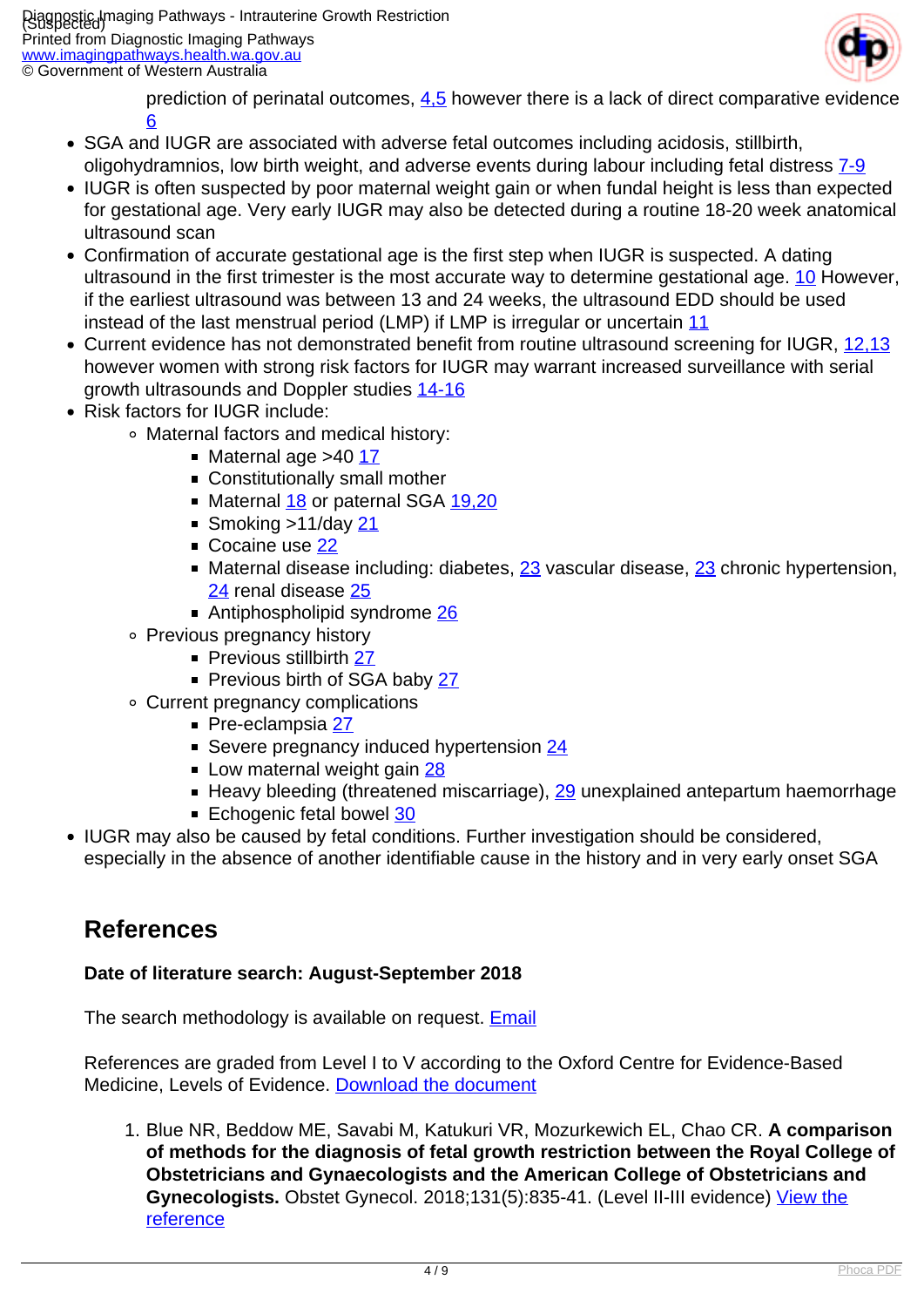

- 2. Alberry M, Soothill P. **Management of fetal growth restriction.** Arch Dis Child Fetal Neonatal Ed. 2007;92(1):F62-F7. (Review article) [View the reference](http://www.ncbi.nlm.nih.gov/pmc/articles/PMC2675309/)
- 3. Beune IM, Pels A, Gordijn SJ, Ganzevoort W. **Definitions of fetal growth restriction in existing literature over time.** Ultrasound Obstet Gynecol. 2018. (Review article) [View the](https://www.ncbi.nlm.nih.gov/pubmed/30079567) [reference](https://www.ncbi.nlm.nih.gov/pubmed/30079567)
- 4. Gardosi J, Clausson B, Francis A. **The value of customised centiles in assessing perinatal mortality risk associated with parity and maternal size.** BJOG. 2009;116(10):1356-63. BJOG. 2009;116(10):1356-63. [View the reference](https://www.ncbi.nlm.nih.gov/pubmed/19538413)
- 5. McCowan LM, Harding JE, Stewart AW. **Customized birthweight centiles predict SGA pregnancies with perinatal morbidity.** BJOG. 2005;112(8):1026-33. (Level II evidence) [View the reference](https://www.ncbi.nlm.nih.gov/pubmed/16045513)
- 6. Chiossi G, Pedroza C, Costantine MM, Truong VTT, Gargano G, Saade GR. **Customized vs population-based growth charts to identify neonates at risk of adverse outcome: systematic review and Bayesian meta-analysis of observational studies.** Ultrasound Obstet Gynecol. 2017;50(2):156-66. (Level I evidence) [View the reference](https://www.ncbi.nlm.nih.gov/pubmed/27935148)
- 7. Gardosi J, Madurasinghe V, Williams M, Malik A, Francis A. **Maternal and fetal risk factors for stillbirth: population based study.** BMJ. 2013;346:f108. (Level II evidence) [View the reference](https://www.ncbi.nlm.nih.gov/pubmed/23349424)
- 8. Nyberg DA, Abuhamad A, Ville Y. **Ultrasound assessment of abnormal fetal growth.** Semin Perinatol. 2004;28(1):3-22. (Review article) [View the reference](https://www.ncbi.nlm.nih.gov/pubmed/15058898)
- 9. Smith-Bindman R, Chu PW, Ecker JL, Feldstein VA, Filly RA, Bacchetti P. **US evaluation of fetal growth: prediction of neonatal outcomes.** Radiology. 2002;223(1):153-61. (Review article) [View the reference](https://www.ncbi.nlm.nih.gov/pubmed/11930060)
- 10. Haram K, Softeland E, Bukowski R. **Intrauterine growth restriction.** Int J Gynaecol Obstet. 2006;93(1):5-12. (Review article) [View the reference](https://www.ncbi.nlm.nih.gov/pubmed/16469319)
- 11. Australian Health Ministers' Advisory Council. **Clinical practice guidelines: Preganancy care.** Canberra: Australian Governement Department of Health; 2018. (Guideline) [View the](http://www.health.gov.au/internet/main/publishing.nsf/Content/pregnancycareguidelines) **[reference](http://www.health.gov.au/internet/main/publishing.nsf/Content/pregnancycareguidelines)**
- 12. Sovio U, White IR, Dacey A, Pasupathy D, Smith GCS. **Screening for fetal growth restriction with universal third trimester ultrasonography in nulliparous women in the Pregnancy Outcome Prediction (POP) study: a prospective cohort study.** Lancet (London, England). 2015;386(10008):2089-97. (Level II evidence) [View the reference](http://www.ncbi.nlm.nih.gov/pmc/articles/PMC4655320/)
- 13. Bricker L, Medley N, Pratt JJ. **Routine ultrasound in late pregnancy (after 24 weeks'** gestation). Cochrane Database Syst Rev. 2015(6):Cd001451. (Level I evidence) [View the](https://www.ncbi.nlm.nih.gov/pubmed/26121659) [reference](https://www.ncbi.nlm.nih.gov/pubmed/26121659)
- 14. Royal College of Obstetricians and Gynaecologists. **Green-top guideline no. 31. The investigation and management of the small-for-gestational-age fetus.** 2014. (Guideline) [View the reference](https://www.rcog.org.uk/en/guidelines-research-services/guidelines/gtg31/)
- 15. King Edward Memorial Hospital. **Clinical practice guidelines. Small for gestational age and intrauterine growth restriction: management of.** Government of Western Australia. Women and Newborn Health Service; 2016. (Guideline) [View the reference](https://kemh.health.wa.gov.au/For-health-professionals/Clinical-guidelines)
- 16. McCowan L, Bloomfield F. **Guideline for the management of suspected small for gestational age singleton pregnancies after 34 weeks gestation.** New Zealand Maternal Fetal Medicine Network; 2013. (Guideline) [View the reference](https://www.asum.com.au/wp-content/uploads/2015/09/NZMFM-SGA-Guideline-September-2013.pdf)
- 17. Odibo AO, Nelson D, Stamilio DM, Sehdev HM, Macones GA. **Advanced maternal age is an independent risk factor for intrauterine growth restriction.** Am J Perinatol. 2006;23(5):325-8. (Level III evidence) [View the reference](https://www.ncbi.nlm.nih.gov/pubmed/16799913)
- 18. Shah PS, Shah V. **Influence of the maternal birth status on offspring: a systematic review and meta-analysis.** Acta Obstet Gynecol Scand. 2009;88(12):1307-18. (Level I-II evidence) [View the reference](https://www.ncbi.nlm.nih.gov/pubmed/19916879)
- 19. Shah PS. **Paternal factors and low birthweight, preterm, and small for gestational age**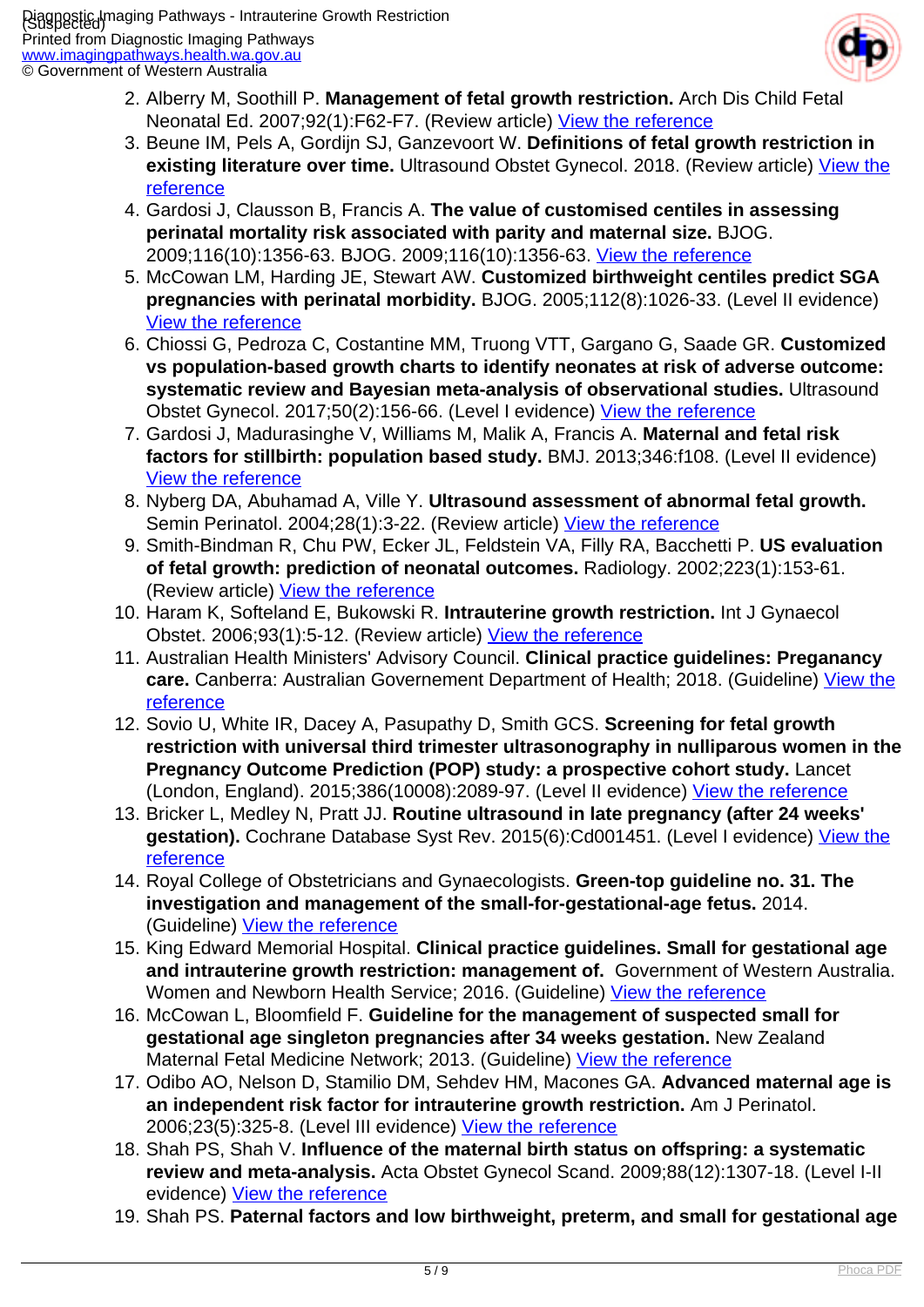

**births: a systematic review.** Am J Obstet Gynecol. 2010;202(2):103-23. (Review article) [View the reference](https://www.ncbi.nlm.nih.gov/pubmed/20113689)

- 20. Jaquet D, Swaminathan S, Alexander GR, Czernichow P, Collin D, Salihu HM, et al. **Significant paternal contribution to the risk of small for gestational age.** BJOG. 2005;112(2):153-9. (Level II-III evidence) [View the reference](https://www.ncbi.nlm.nih.gov/pubmed/15663578)
- 21. Kramer MS, Platt R, Yang H, McNamara H, Usher RH. **Are all growth-restricted newborns created equal(ly)?** Pediatrics. 1999;103(3):599-602. (Level II-III evidence) [View](https://www.ncbi.nlm.nih.gov/pubmed/10049963) [the reference](https://www.ncbi.nlm.nih.gov/pubmed/10049963)
- 22. Gouin K, Murphy K, Shah PS. **Effects of cocaine use during pregnancy on low birthweight and preterm birth: systematic review and metaanalyses.** Am J Obstet Gynecol. 2011;204(4):340.e1-12. (Level I-II evidence) [View the reference](https://www.ncbi.nlm.nih.gov/pubmed/21257143)
- 23. Howarth C, Gazis A, James D. **Associations of Type 1 diabetes mellitus, maternal vascular disease and complications of pregnancy.** Diabet Med. 2007;24(11):1229-34. (Level II-III evidence) [View the reference](https://www.ncbi.nlm.nih.gov/pubmed/17725628)
- 24. Allen VM, Joseph KS, Murphy KE, Magee LA, Ohlsson A. **The effect of hypertensive disorders in pregnancy on small for gestational age and stillbirth: a population based** study. BMC Pregnancy and Childbirth. 2004;4:17. (Level II-III evidence) [View the reference](http://www.ncbi.nlm.nih.gov/pmc/articles/PMC515178/)
- 25. Fink JC, Schwartz SM, Benedetti TJ, Stehman-Breen CO. **Increased risk of adverse maternal and infant outcomes among women with renal disease.** Paediatr Perinat Epidemiol. 1998;12(3):277-87. (Level III evidence) [View the reference](https://www.ncbi.nlm.nih.gov/pubmed/9690263)
- 26. Yasuda M, Takakuwa K, Tokunaga A, Tanaka K. **Prospective studies of the association between anticardiolipin antibody and outcome of pregnancy.** Obstet Gynecol. 1995;86(4 Pt 1):555-9. (Level II-III evidence) [View the reference](https://www.ncbi.nlm.nih.gov/pubmed/7675379)
- 27. Ananth CV, Peltier MR, Chavez MR, Kirby RS, Getahun D, Vintzileos AM. **Recurrence of ischemic placental disease.** Obstet Gynecol. 2007;110(1):128-33. (Level III evidence) [View the reference](https://www.ncbi.nlm.nih.gov/pubmed/17601907)
- 28. Lang JM, Lieberman E, Cohen A. **A comparison of risk factors for preterm labor and term small-for-gestational-age birth.** Epidemiology. 1996;7(4):369-76. (Level II-III evidence) [View the reference](https://www.ncbi.nlm.nih.gov/pubmed/8793362)
- 29. Weiss JL, Malone FD, Vidaver J, Ball RH, Nyberg DA, Comstock CH, et al. **Threatened abortion: A risk factor for poor pregnancy outcome, a population-based screening study.** Am J Obstet Gynecol. 2004;190(3):745-50. (Level II evidence) [View the reference](https://www.ncbi.nlm.nih.gov/pubmed/15042008)
- 30. Goetzinger KR, Cahill AG, Macones GA, Odibo AO. **Echogenic bowel on secondtrimester ultrasound: evaluating the risk of adverse pregnancy outcome.** Obstet Gynecol. 2011;117(6):1341-8. (Level II-III evidence) [View the reference](http://www.ncbi.nlm.nih.gov/pmc/articles/PMC3110147/)
- 31. Khan NA, Kazzi SN. **Yield and costs of screening growth-retarded infants for torch infections.** Am J Perinatol. 2000;17(3):131-5. (Level II-III evidence) [View the reference](https://www.ncbi.nlm.nih.gov/pubmed/11012137)
- 32. Espiritu MM, Bailey S, Wachtel EV, Mally PV. **Utility of routine urine CMV PCR and total serum IgM testing of small for gestational age infants: a single center review.** J Perinat Med. 2018;46(1):81-6. (Level III evidence) [View the reference](https://www.ncbi.nlm.nih.gov/pubmed/28803228)
- 33. Chung MH, Shin CO, Lee J. **TORCH (toxoplasmosis, rubella, cytomegalovirus, and herpes simplex virus) screening of small for gestational age and intrauterine growth restricted neonates: efficacy study in a single institute in Korea.** Korean Journal of Pediatrics. 2018;61(4):114-20. (Level III evidence) [View the reference](http://www.ncbi.nlm.nih.gov/pmc/articles/PMC5924842/)
- 34. Mongelli M, Ek S, Tambyrajia R. **Screening for fetal growth restriction: a mathematical model of the effect of time interval and ultrasound error.** Obstet Gynecol. 1998;92(6):908-12. (Level III evidence) [View the reference](https://www.ncbi.nlm.nih.gov/pubmed/9840547)
- 35. Morris RK, Malin G, Robson SC, Kleijnen J, Zamora J, Khan KS. **Fetal umbilical artery Doppler to predict compromise of fetal/neonatal wellbeing in a high-risk population: systematic review and bivariate meta-analysis.** Ultrasound Obstet Gynecol. 2011;37(2):135-42. (Level I-II evidence) [View the reference]( https://www.ncbi.nlm.nih.gov/pubmed/20922778)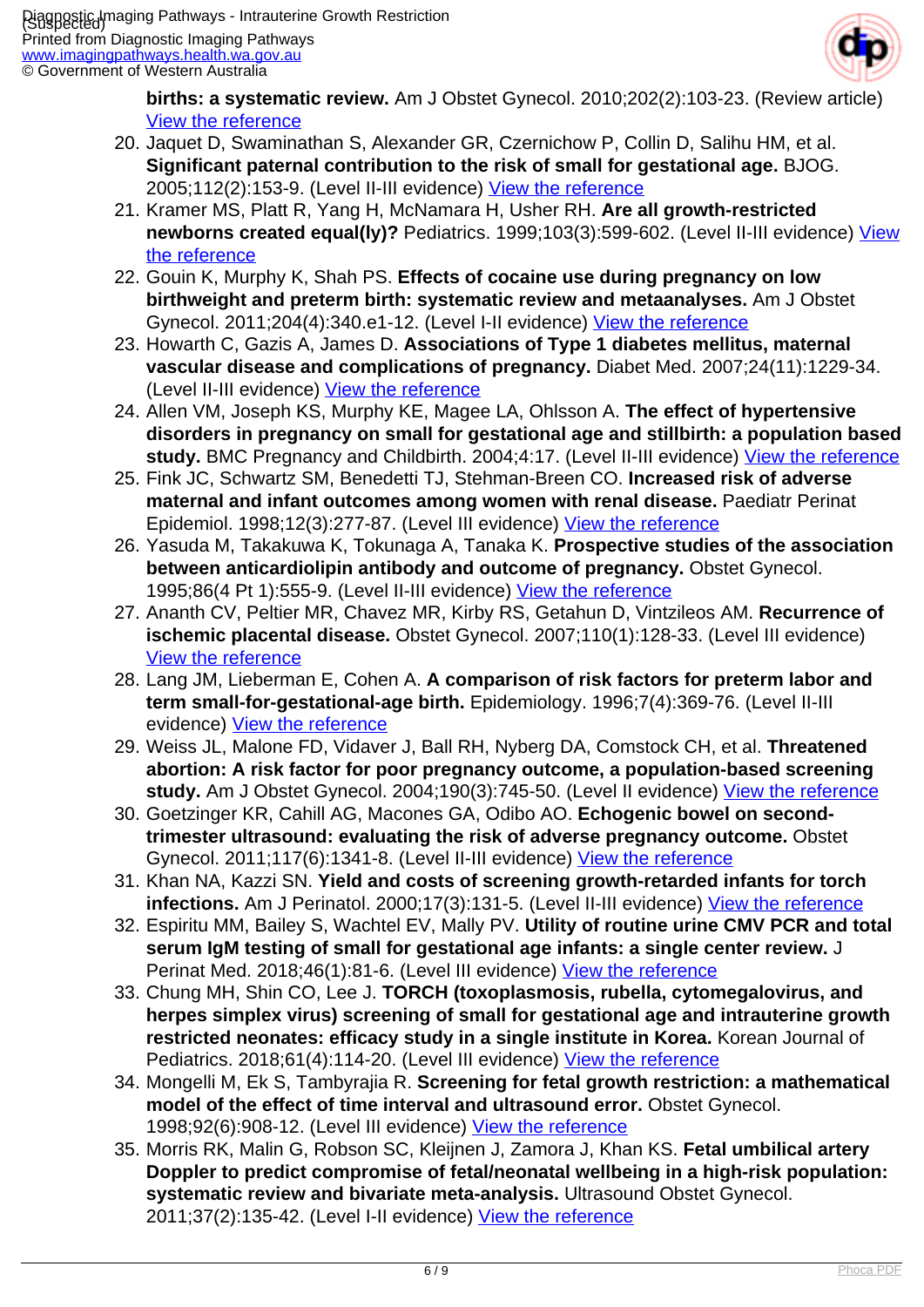

- 36. Alfirevic Z, Stampalija T, Dowswell T. **Fetal and umbilical Doppler ultrasound in highrisk pregnancies.** Cochrane Database Syst Rev. 2017;6:Cd007529. (Level I evidence) [View the reference](https://www.ncbi.nlm.nih.gov/pubmed/28613398)
- 37. Berkley E, Chauhan SP, Abuhamad A. **Doppler assessment of the fetus with intrauterine growth restriction.** Am J Obstet Gynecol. 2012;206(4):300-8. (Guideline) [View the reference](https://www.ncbi.nlm.nih.gov/pubmed/22464066)
- 38. Unterscheider J, Daly S, Geary MP, Kennelly MM, McAuliffe FM, O'Donoghue K, et al. **Optimizing the definition of intrauterine growth restriction: the multicenter prospective PORTO Study.** Am J Obstet Gynecol. 2013;208(4):290.e1-6. (Level II evidence) [View the reference](https://www.ncbi.nlm.nih.gov/pubmed/23531326)
- 39. Alfirevic Z, Stampalija T, Gyte GM. **Fetal and umbilical Doppler ultrasound in high-risk pregnancies.** Cochrane Database Syst Rev. 2010(1):Cd007529. (Level I evidence) [View](https://www.ncbi.nlm.nih.gov/pubmed/20091637) [the reference](https://www.ncbi.nlm.nih.gov/pubmed/20091637)
- 40. Vollgraff Heidweiller?Schreurs CA, De Boer MA, Heymans MW, Schoonmade LJ, Bossuyt PMM, Mol BWJ, et al. **Prognostic accuracy of cerebroplacental ratio and middle cerebral artery Doppler for adverse perinatal outcome: systematic review and metaanalysis.** Ultrasound Obstet Gynecol. 2018;51(3):313-22. (Level I evidence) [View the](http://www.ncbi.nlm.nih.gov/pmc/articles/PMC5873403/) [reference](http://www.ncbi.nlm.nih.gov/pmc/articles/PMC5873403/)
- 41. Morris RK, Say R, Robson SC, Kleijnen J, Khan KS. **Systematic review and metaanalysis of middle cerebral artery Doppler to predict perinatal wellbeing.** Eur J Obstet Gynecol Reprod Biol. 2012;165(2):141-55. (Level I evidence) [View the reference](https://www.ncbi.nlm.nih.gov/pubmed/22901972)
- 42. Conde-Agudelo A, Villar J, Kennedy SH, Papageorghiou AT. **Predictive accuracy of cerebroplacental ratio for adverse perinatal and neurodevelopmental outcomes in suspected fetal growth restriction: systematic review and meta-analysis.** Ultrasound Obstet Gynecol. 2018. (Level I evidence) [View the reference](https://www.ncbi.nlm.nih.gov/pubmed/29920817)
- 43. Caradeux J, Martinez-Portilla RJ, Basuki TR, Kiserud T, Figueras F. **Risk of fetal death in growth-restricted fetuses with umbilical and/or ductus venosus absent or reversed end-diastolic velocities before 34 weeks of gestation: a systematic review and metaanalysis.** Am J Obstet Gynecol. 2018;218(2s):S774-S82.e21. (Level I evidence) [View the](https://www.ncbi.nlm.nih.gov/pubmed/29233550) [reference](https://www.ncbi.nlm.nih.gov/pubmed/29233550)
- 44. Morris RK, Selman TJ, Verma M, Robson SC, Kleijnen J, Khan KS. **Systematic review and meta-analysis of the test accuracy of ductus venosus Doppler to predict compromise of fetal/neonatal wellbeing in high risk pregnancies with placental insufficiency.** Eur J Obstet Gynecol Reprod Biol. 2010;152(1):3-12. (Level I evidence) [View the reference](https://www.ncbi.nlm.nih.gov/pubmed/20493624)
- 45. Ganzevoort W, Mensing Van Charante N, Thilaganathan B, Prefumo F, Arabin B, Bilardo CM, et al. **How to monitor pregnancies complicated by fetal growth restriction and delivery before 32 weeks: post-hoc analysis of TRUFFLE study.** Ultrasound Obstet Gynecol. 2017;49(6):769-77. (Level II evidence) [View the reference](https://www.ncbi.nlm.nih.gov/pubmed/28182335)
- 46. Turan OM, Turan S, Berg C, Gembruch U, Nicolaides KH, Harman CR, et al. **Duration of persistent abnormal ductus venosus flow and its impact on perinatal outcome in fetal growth restriction.** Ultrasound Obstet Gynecol. 2011;38(3):295-302. (Level II-III evidence) [View the reference](https://www.ncbi.nlm.nih.gov/pubmed/21465604)
- 47. Alfirevic Z, Stampalija T, Medley N. **Fetal and umbilical Doppler ultrasound in normal pregnancy.** Cochrane Database Syst Rev. 2015(4):Cd001450. (Level I evidence) [View the](https://www.ncbi.nlm.nih.gov/pubmed/25874722) [reference](https://www.ncbi.nlm.nih.gov/pubmed/25874722)
- 48. Thornton JG, Hornbuckle J, Vail A, Spiegelhalter DJ, Levene M. **Infant wellbeing at 2 years of age in the Growth Restriction Intervention Trial (GRIT): multicentred** randomised controlled trial. Lancet. 2004;364(9433):513-20. (Level II evidence) [View the](https://www.thelancet.com/pdfs/journals/lancet/PIIS0140-6736(04)16809-8.pdf) **[reference](https://www.thelancet.com/pdfs/journals/lancet/PIIS0140-6736(04)16809-8.pdf)**
- 49. Walker DM, Marlow N, Upstone L, Gross H, Hornbuckle J, Vail A, et al. **The Growth**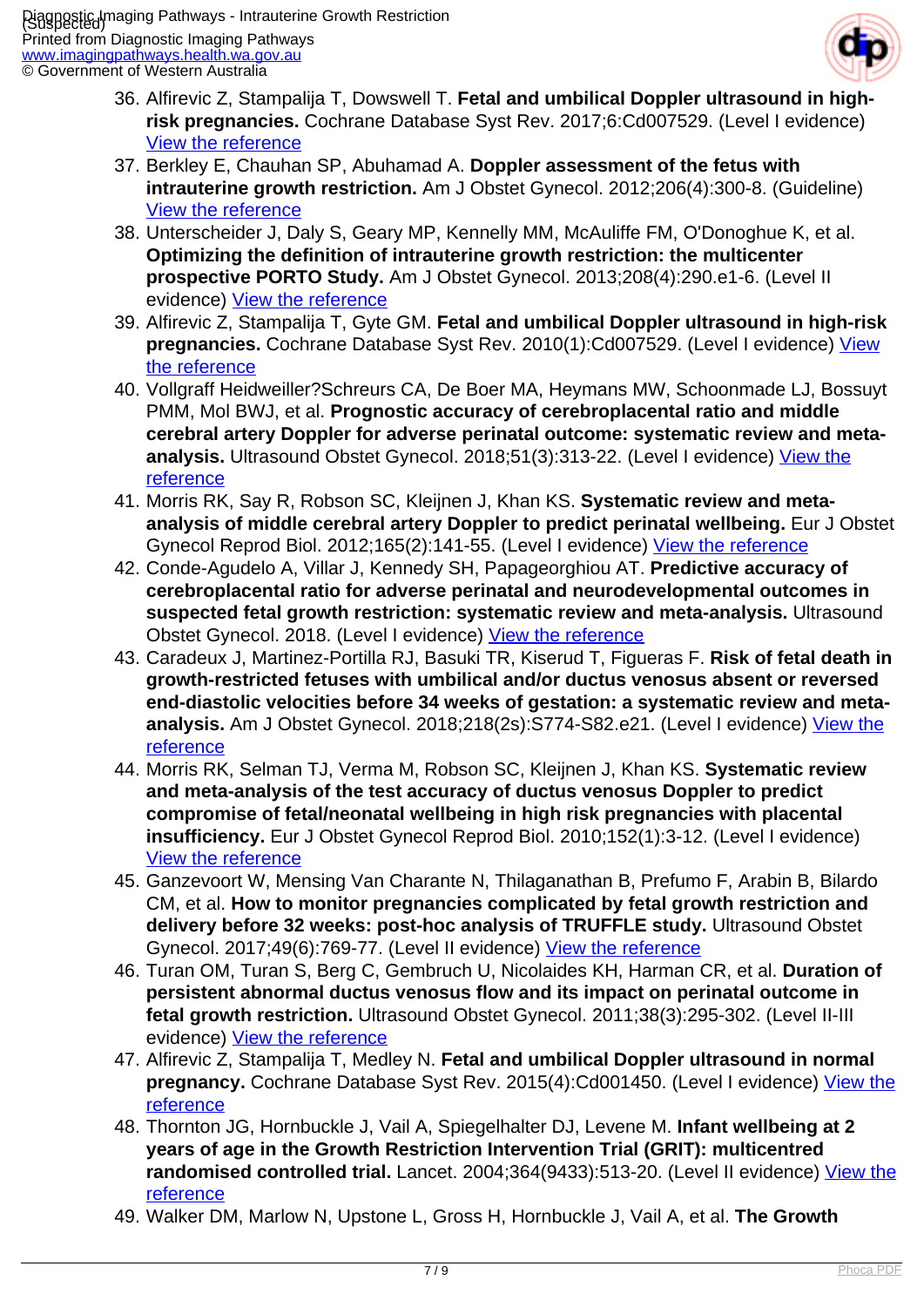

**Restriction Intervention Trial: long-term outcomes in a randomized trial of timing of delivery in fetal growth restriction.** Am J Obstet Gynecol. 2011;204(1):34.e1-9. (Level II evidence) [View the reference](https://www.ncbi.nlm.nih.gov/pubmed/21056403)

### **Information for Consumers**

| Information from this website                                                                                                       | <b>Information from the Royal</b><br><b>Australian and New Zealand</b><br><b>College of Radiologists'</b><br>website                                                                                     |
|-------------------------------------------------------------------------------------------------------------------------------------|----------------------------------------------------------------------------------------------------------------------------------------------------------------------------------------------------------|
| <b>Consent to Procedure or Treatment</b><br><b>Radiation Risks of X-rays and Scans</b><br><b>Ultrasound</b><br>Ultrasound (Doppler) | <b>Radiation Risk of Medical Imaging</b><br><b>During Pregnancy</b><br><b>Radiation Risk of Medical Imaging for</b><br><b>Adults and Children</b><br><b>Ultrasound</b><br><b>Transvaginal Ultrasound</b> |

#### **Copyright**

© Copyright 2015, Department of Health Western Australia. All Rights Reserved. This web site and its content has been prepared by The Department of Health, Western Australia. The information contained on this web site is protected by copyright.

#### **Legal Notice**

Please remember that this leaflet is intended as general information only. It is not definitive and The Department of Health, Western Australia can not accept any legal liability arising from its use. The information is kept as up to date and accurate as possible, but please be warned that it is always subject to change

### **File Formats**

Some documents for download on this website are in a Portable Document Format (PDF). To read these files you might need to download Adobe Acrobat Reader.